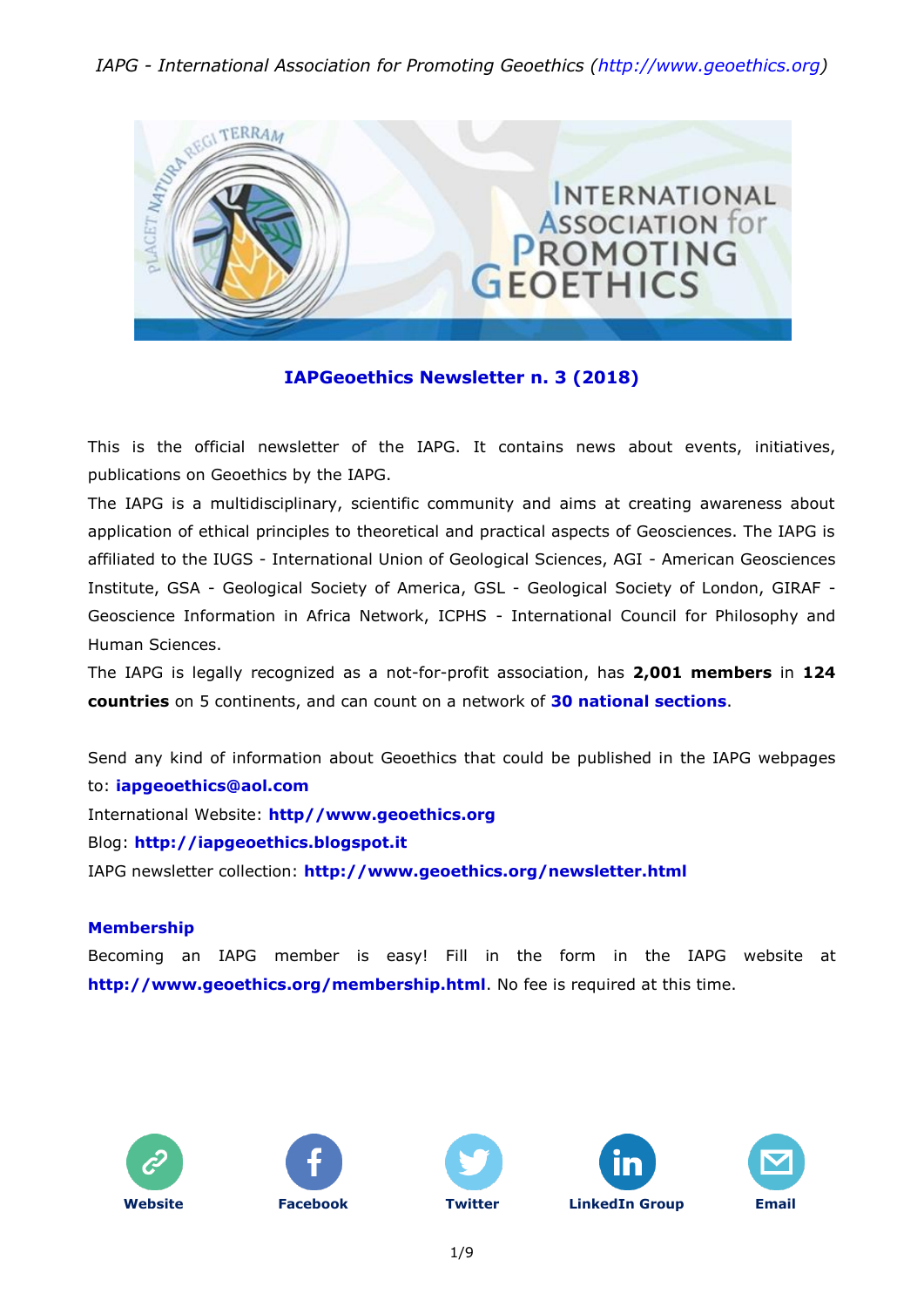### **SUMMARY**

|   | Spreading Geoethics through the languages of the world: translations of the |      |   |
|---|-----------------------------------------------------------------------------|------|---|
|   | Cape Town Statement on Geoethics                                            | pag. | 2 |
|   | The Geoethical Promise: a memorable event                                   | pag. | 3 |
| - | Call for abstracts: geoethics at the AGU Fall Meeting 2018                  | pag. | 3 |
|   | Workshop of The European Project GOAL (Geoethics Outcomes and               |      |   |
|   | Awareness Learning                                                          | pag. | 4 |
|   | MINERLIMA 2018: new dates and venue                                         | pag. | 4 |
| - | Session on History of Geology and Geoethics in Italy                        | pag. | 5 |
| - | Session on "Seismology and Society" in Malta                                | pag. | 5 |
|   | The logo of the IAPG-IAH Congress in Portugal is ready                      | pag. | 5 |
| - | IAPG at the "II Simposio Internacional Paleontologia del Perù"              | pag. | 6 |
| - | Geoscience and Society Summit: new dates and venue                          | pag. | 7 |
| ٠ | An IAPG report from the FORAM 18 pilot event                                | pag. | 7 |
|   | Publications                                                                | pag. | 7 |
| - | New national section: IAPG-Lebanon                                          | pag. | 8 |
| - | International Geoethics Day 2018                                            | pag. | 8 |
| - | New agreement for cooperation                                               | pag. | 8 |
| - | Articles from the IAPG Blog                                                 | pag. | 9 |
| - | IAPG photo gallery                                                          | pag. | 9 |
|   | Donations                                                                   | pag. | 9 |
|   |                                                                             |      |   |

### **SPREADING GEOETHICS THROUGH THE LANGUAGES OF THE WORLD**

### **Translations of the Cape Town Statement on Geoethics**



The Cape Town Statement on Geoethics is now available in 35 languages: Afrikaans, Albanian, Arabic, Armenian, Belarusian, Bengali, Czech, Danish, Dutch, English, French, Georgian, German, Greek, Hindi, Hungarian, Italian, Japanese, Korean, Mandarin Chinese, Nepali, Norwegian, Persian, Portuguese, Romanian, Russian, Sepedi, Serbian, Slovenian, Spanish, Swahili, Tamil, Turkish, Ukrainian, Urdu.

The IAPG publication that collects all the translations is for free download from the IAPG website: **[http://docs.wixstatic.com/ugd/5195a5\\_f80fe698039e4f6d9bc8c5e](http://docs.wixstatic.com/ugd/5195a5_f80fe698039e4f6d9bc8c5e4a5f05898.pdf) [4a5f05898.pdf](http://docs.wixstatic.com/ugd/5195a5_f80fe698039e4f6d9bc8c5e4a5f05898.pdf)**

#### Flip book: **<http://fliphtml5.com/gqru/ttwl>**

and can be cited as follows:

*Peppoloni Silvia (ed.) (2018). Spreading geoethics through the languages of the world. Translations of the Cape Town Statement on Geoethics. International Association for Promoting Geoethics (IAPG), http://www.geoethics.org/ctsg*

Translations have been possible thanks to a great job done by IAPG officers,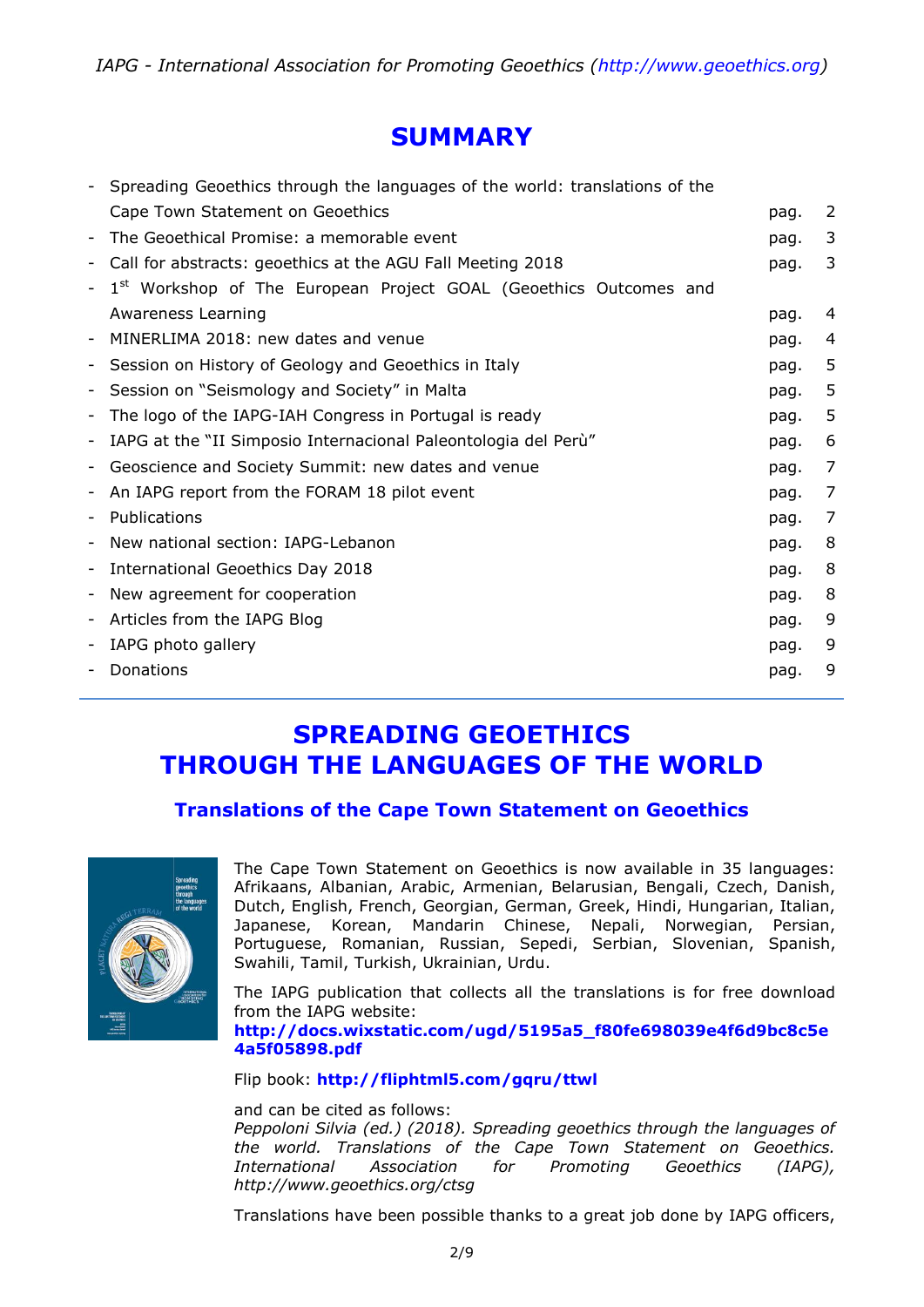members, and followers: Sonja Van Eck (South Africa), Marku Sokol (Albania), Mamoon Allan (Jordan), Khachatur Meliksetian (Republic of Armenia), Mary Misakyan (Republic of Armenia), Yuriy Kostyuchenko (Ukraine), Jahangir Alam (Bangladesh), Wang Meng (China), Liangliang Wang (China), Magdalena Brus (Finland), Felix Riede (Denmark), Sandra Junier (Netherlands), David Crookal (France), Isabelle Richaud (France), Morgane Le Boucher (France), Team of ExpoGeorgia (Georgia), Florian Ortner (Austria), Gerassimos Papadopoulos (Greece), Partha Sarathi Datta (India), Jasveer Singh (India), Károly Tatárvári (Hungary), Silvia Peppoloni (Italy), Kazuki Koketsu (Japan), Kyung Sik Woo (South Korea), Shree Prasad Vista (Nepal), Bjørn Kalsnes (Norway), Sedigheh Seifilaleh (Iran), Manuel Abrunhosa (Portugal), Cristina Toma (Romania), Mahlogonolo Brillent Kobola (Suth Africa), Danka Blagojevic (Serbia), Marko Komac (Slovenia), Eli Ivonne Rovere (Argentina), Michael Msabi (Tanzania), Hema Achyuthan (India), Aybige Akinci (Turkey), Muhammad Yaseen (Pakistan).

Currently, 19 geoscience organizations have endorsed or supported the Cape Town Statement on Geoethics: **<http://www.geoethics.org/ctsg>**

## **THE GEOETHICAL PROMISE: A MEMORABLE EVENT**





As announced by Silvia Peppoloni (IAPG Secretary General) at the 72nd IUGS EC meeting in Potsdam (Germany) on 22-26 January 2018, the "**[Geoethical Promise](http://www.geoethics.org/geopromise)**" has been included as official declaration during the ceremony for the geological master degree in the Italian Universities, thanks to the cooperation of the IAPG-Italy and the Italian Geological Society.

On 19 July 2018, the "Geoethical Promise" was read at the University of Modena and Reggio Emilia (UNIMORE) during the degree ceremony.

This is a memorable event!

We hope that the "Geoethical Promise" will be adopted in many Universities all over the world!

We remind you that the "Geoethical Promise" is included in the "Cape Town Statement on Geoethics" that is avalilable in 35 languages: **<http://fliphtml5.com/gqru/ttwl>**.

### **CALL FOR ABSTRACTS GEOETHICS AT THE AGU FALL MEETING 2018 Washington D.C. (USA), 10-14 December 2018**

#### **Deadline is approaching: 1 August 2018, 23:59 EDT**



IAPG-USA and AGI co-organize the Session ED037: **Geoethics: Taking a Stand for Ethical Geoscience Research, Education, Communication, and Practice**

Convenership: Cindy Palinkas (primary convener; IAPG-USA co-chair), Vincent S. Cronin (IAPG-USA co-chair), Silvia Peppoloni (IAPG Secretary General), Chris Keane (AGI)

Description: There is a clear need to develop ethical frameworks within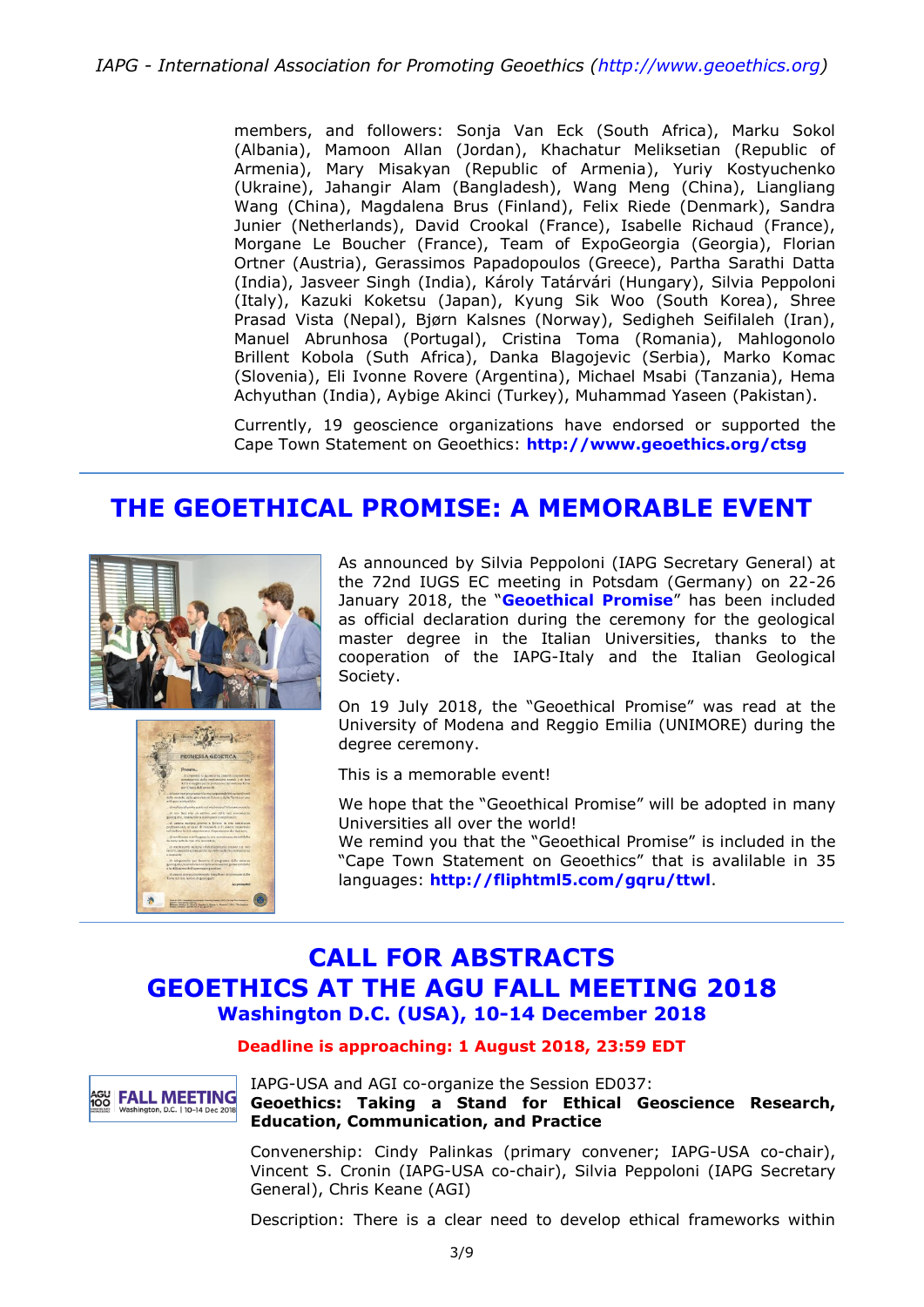which geoscientists can conduct their research, professional, education, and outreach activities. Geoethics deals with the ethical, social and cultural implications of geoscience research and practice, and so provides these frameworks in a variety of settings. For example, as scholars and experts in earth sciences, geoscientists are required to conduct research responsibly and to inform society of potential geological hazards and possible sustainable resources. As educators, they should train students in ethical practices. In all activities, they should exemplify ethical behaviors and attitudes as they interact with colleagues and students in the work environment (including offices, classrooms, labs, and the field) and seek to increase diversity and inclusion. The goal of this session is to discuss these frameworks, considering both theoretical and practical aspects. We invite contributions focusing on the ethical aspects of geoscience research, practice and education, including case studies.

Submit your abstract: **<https://agu.confex.com/agu/fm18/prelim.cgi/Session/51793>**

### **1 ST WORKSHOP OF THE EUROPEAN PROJECT GOAL Rome (Italy), 30 June - 3 August 2018**



The workshop, that is focused on "**Theoretical aspects of geoethics and geoethics in georisks**", will take place in Rome (Italy), from 30 July - 3 August 2018 at the Istituto Nazionale di Geofisica e Vulcanologia (Italian Institute of Geophysics and Volcanology) and is organized by the Italian Team leaded by Giuseppe Di Capua and Silvia Peppoloni.GOAL is the first project entirely focused on geoethics and is leaded by Clara Vasconcelos (cocoordinator of IAPG-Portugal). IAPG - International Association for Promoting Geoethics is partner of the project GOAL (Geoethics Outcomes and Awareness Learning).

IAPG participation in projects: **<http://www.geoethics.org/participation-in-projects>**

### **MINERLIMA 2018: NEW DATES AND VENUE Lima (Peru), 22-24 November 2018**



The 4th edition of MINERLIMA is coming!

MinerLima 2018, the International Exhibition of Minerals (Feria Internacional de Minerales), is held in Lima (Peru).

Venue: Faculty of Geology, Mining, Metallurgy and Geography engineering from National University of San Marcos (San Miguel District, Lima-Peru).

Activities planned: short courses, conferences and workshops (for children and the general public), showcase (exhibition-sale of mineral samples), geological excursions and guided tours (post-event).

Organizers: Erika Gabriel, Sonia Bermudez, Hernán Parra, Edmundo Alfaro, Jorge Sáez, Diego Benites, Luis Araujo (IAPG-Peru). MINERLIMA is organized annually by IAPG-Peru from 2015.

Website: **<http://www.minerlima.com/>**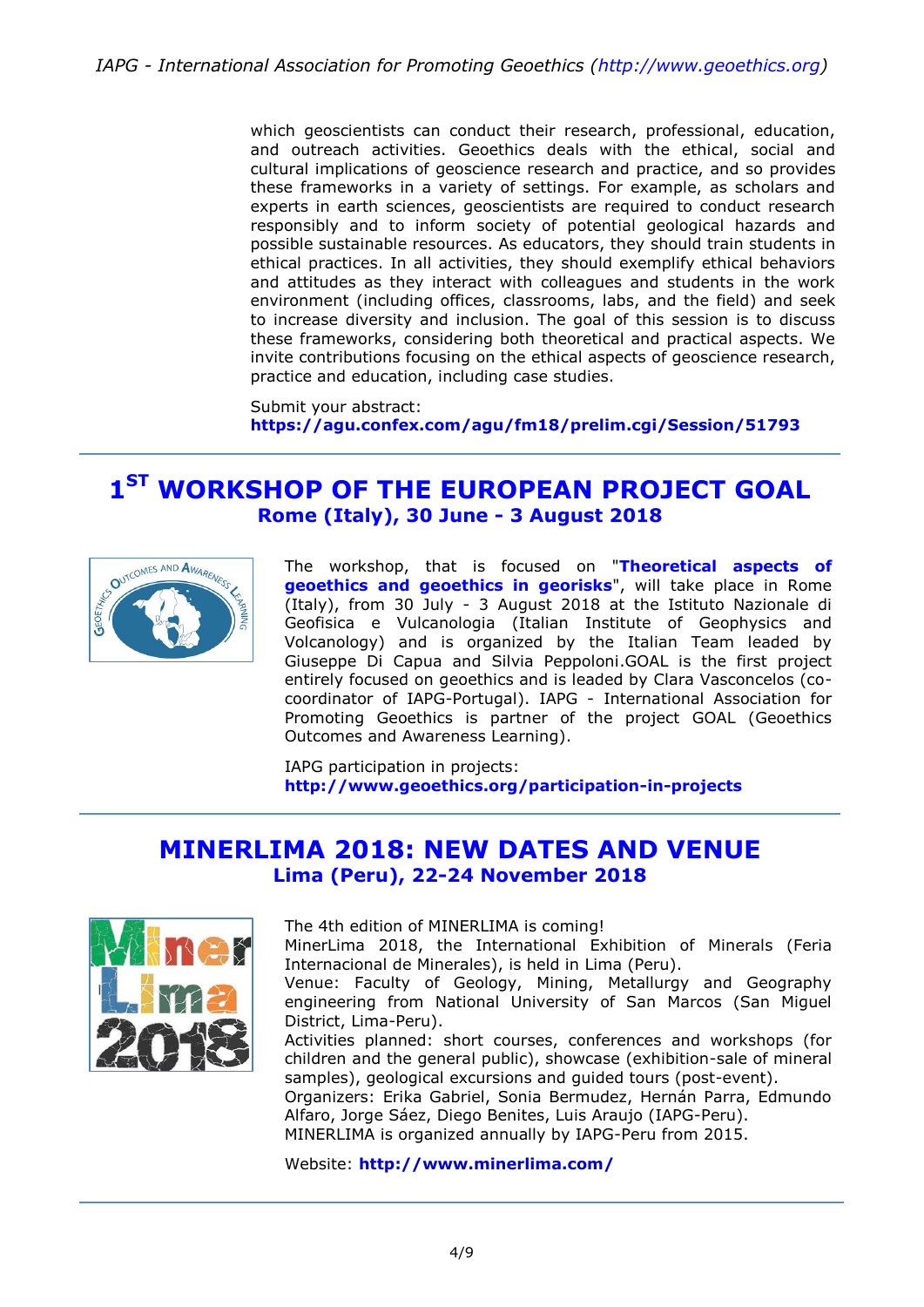### **SESSION ON "HISTORY OF GEOSCIENCES AND GEOETHICS" IN ITALY**



89th Congress of the Geological Society of Italy (SGI), jointly with the Italian Society of Mineralogy and Petrography (Catania, Italy, 12-14 September 2018).

The session S38: "**[History of geosciences and Geoethics: the](http://www.sgicatania2018.it/BECong/sessione_programma.php?sessione2=50)  [right way for social responsibility](http://www.sgicatania2018.it/BECong/sessione_programma.php?sessione2=50)**" will take place on 13 September 2018, from 18:00 to 20:00 (8 orals and 7 posters).

Conveners: Marco Pantaloni, Silvia Peppoloni, Fabiana Console, Giuseppe Di Capua.

This session is supported by INHIGEO and IAPG.

Programme of the session: **[http://www.sgicatania2018.it/BECong/sessione\\_programma](http://www.sgicatania2018.it/BECong/sessione_programma.php?sessione2=50) [.php?sessione2=50](http://www.sgicatania2018.it/BECong/sessione_programma.php?sessione2=50)**

## **SESSION ON "SEISMOLOGY AND SOCIETY" IN MALTA**



36th General Assembly of the European Seismological Commission - ESC (La Valletta, Malta, 2-7 September 2018).

The session S40: "**[Seismology](https://drive.google.com/open?id=1endf2tfDFObj6rnuwdvtoVkInmoNGQpT) and Society**" will take place on 6 September 2018, from 11:00 to 13:00 (8 orals and 7 posters).

Conveners: Nicos Melis, Remy Bossu, Silvia Peppoloni, Giuseppe di Capua, Iain Stewart, Graça Silveira, Susana Custódio, Tataru Dragos, Paul Denton.

This session is supported by IAPG.

Programme of the 36<sup>th</sup> ESC: **[https://drive.google.com/open?id=1endf2tfDFObj6rnuwdvto](https://drive.google.com/open?id=1endf2tfDFObj6rnuwdvtoVkInmoNGQpT) [VkInmoNGQpT](https://drive.google.com/open?id=1endf2tfDFObj6rnuwdvtoVkInmoNGQpT)**

## **THE LOGO OF THE IAPG-IAH CONGRESS IN PORTUGAL IS READY!**

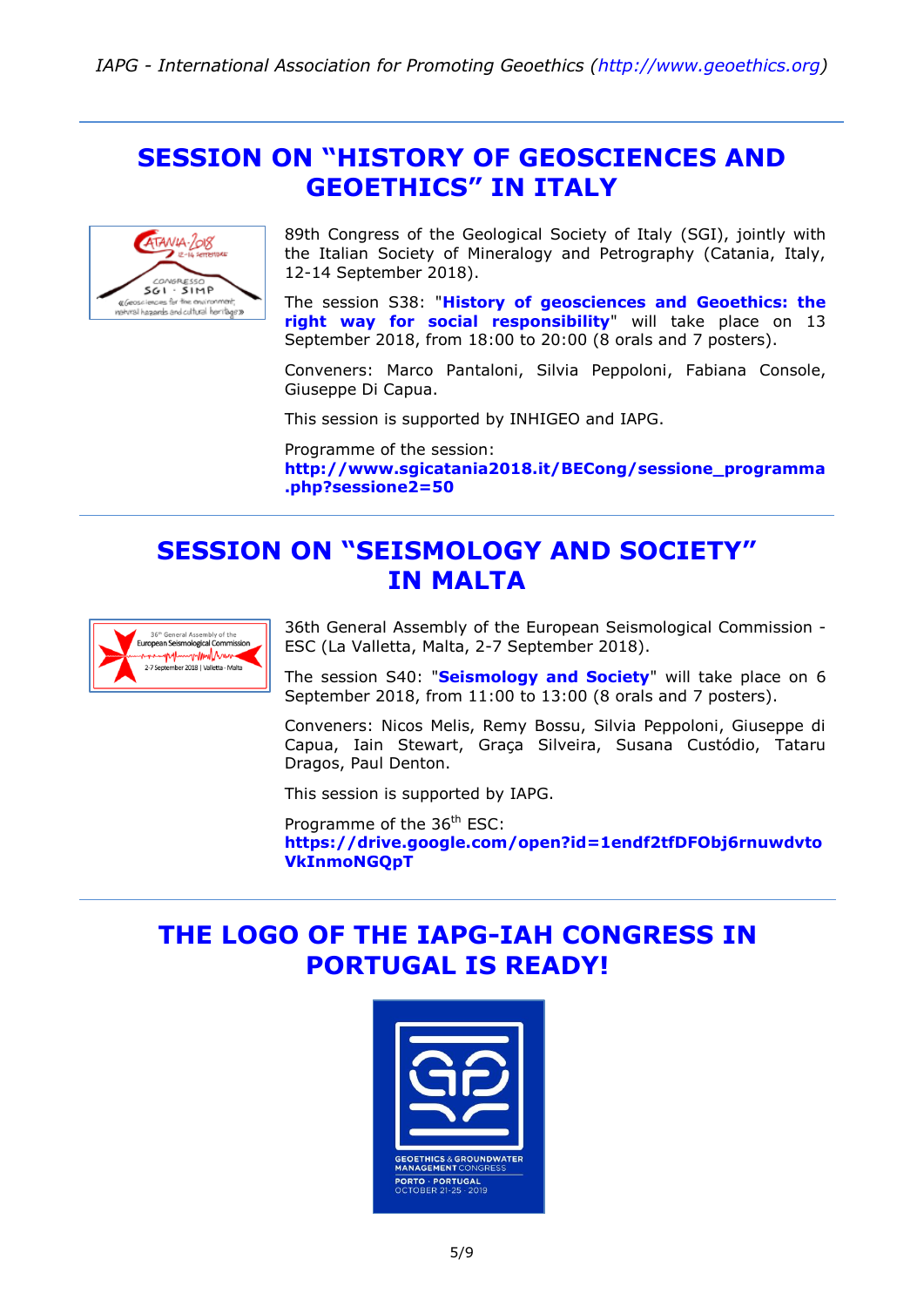International Congress:

#### **Geoethics & Groundwater Management: Theory and Practice for a Sustainable Development**

Porto (Portugal), 21–25 October 2019

A joint event IAPG - International Association for Promoting Geoethics and IAH - International Association of Hydrogeologists.

Natural resources of our planet are among the main topics of interest for geoethics. Referring to surface and groundwater management, geoethics promotes a prudent and responsible use, and recycling wherever possible, fostering key concepts like sustainability, respect for natural dynamics, and preservation from pollution. In this perspective, geoscientists are called to disseminate correct information on the best way to manage water resources for the benefit of society, and to sensitize public opinion about the active contribution the population can give to the conservation of water in order to avoid the depletion of this essential resource for the life on the planet.

From 2012 the IAPG - International Association for Promoting Geoethics (www.geoethics.org) works for orienting geoscientists towards an ethical approach to water resources. This implies to analyse scientifically the dynamics of human-water systems, to manage carefully problems related to environmental impacts created by human intervention in the natural processes governing surface and groundwater resources, to develop strategies in order to harmonize expectations and requests of various stakeholders, including citizens, industry and policy makers. The joint congress IAH - IAPG will be an excellent occasion for discussing and sharing values, best practices and strategies to manage water resources for a sustainable future.

Download the announcement:

**[http://docs.wixstatic.com/ugd/5195a5\\_bf2aa87fea96463fb86518fecb1f522e.pdf](http://docs.wixstatic.com/ugd/5195a5_bf2aa87fea96463fb86518fecb1f522e.pdf)**

### **IAPG AT THE "II SIMPOSIO INTERNACIONAL PALEONTOLOGIA DEL PERÙ" Lima (Peru), 27-30 November 2018**



The "II Simposio Internacional de Paleontologia del Perù", co-organized by INGEMMET - Instituto Geológico, Minero y Metalúrgico and SGP - Sociedad Geológica del Perú, will be held at the Auditorium of the SGP - Sociedad Geológica del Perú in Lima, from 27 to 30 November 2018.

César Augusto Chacaltana Budiel (IAPG-Peru) coordinates the "SESIÓN TEMÁTICA (ST6): Geoética Paleontológica, Educación y Sociedad" (Geoethics in Paleontology, Education and Society).

Themes of the session ST6 (in Spanish):

- La geoética en la divulgación paleontológica (geoethics in the paleontological dissemination)
- La paleontología en la formación y educación de las ciencias (paleontology in science education)
- Paleontología y sociedad (paleontology and society)

Mesa Redonda: "La geoética y la práctica paleontológica para el desarrollo sostenible" (Round Table: "geoethics and paleontological practice for sustainable development").

Juan Carlos Gutiérrez-Marco (IAPG Board of Experts) will give a keynote speech in the session ST6 and will represent IAPG in the Round Table.

Read more about the session ST6 (in Spanish):

**[https://app.ingemmet.gob.pe/evento/IIsimposio/paleoperu/s](https://app.ingemmet.gob.pe/evento/IIsimposio/paleoperu/sesion-tematica/st6) [esion-tematica/st6](https://app.ingemmet.gob.pe/evento/IIsimposio/paleoperu/sesion-tematica/st6)**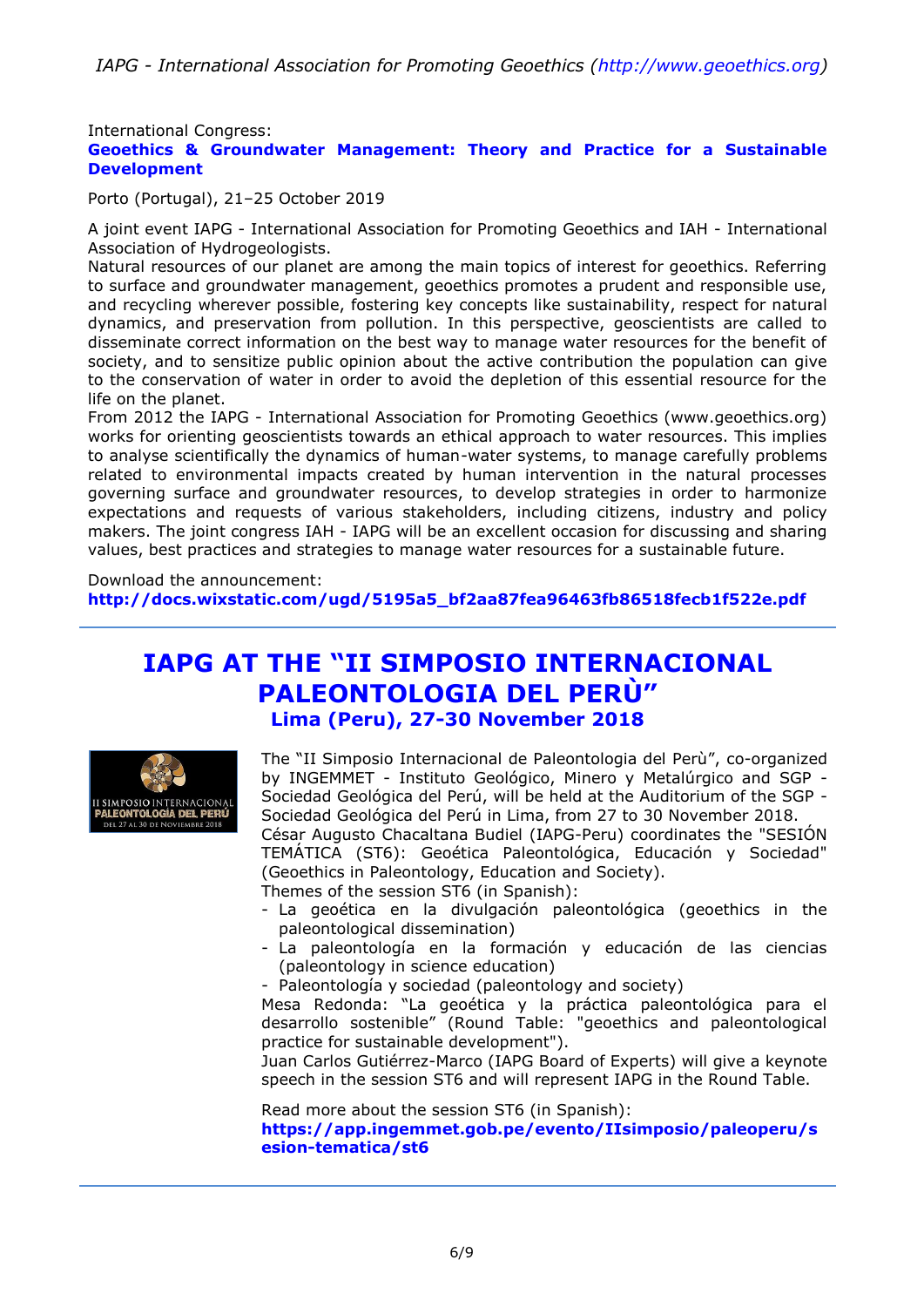# **GEOSCIENCE AND SOCIETY SUMMIT: NEW DATES AND VENUE**

**Stockholm (Sweden), 18-21 March 2019**



The Summit aims to create a highly interactive forum for effective cooperation between scientists and users of scientific information to better tackle global and local challenges around sustainability of natural resources and systems, global health, and resilience. Ten internationally recognized geoscience organizations are pooling their talents to sponsor the conference: American Geophysical Union, Geological Society of America, Geology in the Public Interest, Department of Geology and Environmental Science at Wheaton College, American Geosciences Institute, Stockholm University - Bolin Centre for Climate Research, Geological Society of London, Geoscientists Without Borders, Geology for Global Development, International Association for Promoting Geoethics.

Website of the Summit: **<https://connect.agu.org/gss/home>**

### **AN IAPG REPORT FROM THE FORAM 18 PILOT EVENT**





David Ovadia (coordinator of IAPG-United Kingdom) recently represented IAPG at the FORAM 18 pilot event (Nancy, France, 27 June 2018). FORAM, whose full title is "Towards a World Forum on Raw Materials" is a Horizon 2020 project funded by the European Commission. The main objective of FORAM is to develop a platform of international experts and stakeholders who will together help to improve international cooperation on raw materials and investments worldwide.

Read the report by David Ovadia: **[https://iapgeoethics.blogspot.com/2018/07/an-iapg-report](https://iapgeoethics.blogspot.com/2018/07/an-iapg-report-from-foram-18-pilot.html)[from-foram-18-pilot.html](https://iapgeoethics.blogspot.com/2018/07/an-iapg-report-from-foram-18-pilot.html)**

### **PUBBLICATIONS**



26 papers have been published in the special issue "**[Peppoloni S.,](http://www.geoethics.org/geoethics-ag2017)  [Di Capua G., Bobrowsky P.T., Cronin V.S. \(Eds.\). Geoethics at](http://www.geoethics.org/geoethics-ag2017)  [the heart of all geoscience, Annals of Geophysics, 2017, Vol.](http://www.geoethics.org/geoethics-ag2017)  [60, Fast Track 7](http://www.geoethics.org/geoethics-ag2017)**".

The last paper published in the special issue is "*Violante R.A., Bozzano G., Rovere E.I. (2017). THE MARINE ENVIRONMENT: HAZARDS, RESOURCES AND THE APPLICATION OF GEOETHICS PRINCIPLES, doi: 10.4401/ AG-7564.*"

\_\_\_\_\_\_\_\_\_\_\_\_\_\_\_\_\_\_\_\_\_\_\_\_\_\_\_\_\_\_\_\_\_\_\_\_\_\_\_\_\_\_\_\_\_\_\_\_\_\_\_\_\_\_\_

All 26 papers can be downloaded for free: **<http://www.geoethics.org/geoethics-ag2017>**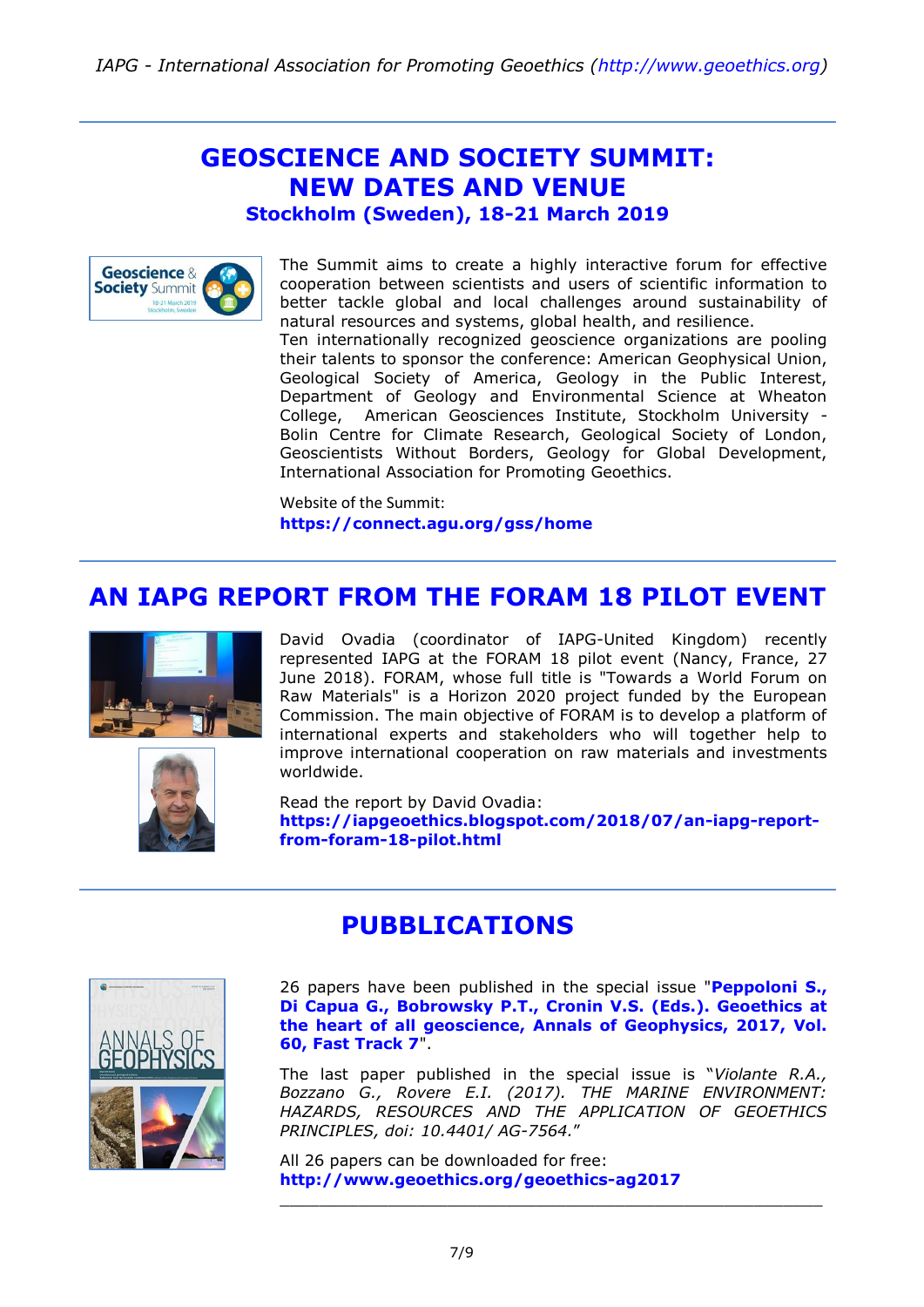*IAPG - International Association for Promoting Geoethics [\(http://www.geoethics.org\)](http://www.geoethics.org/)*



**Arattano [M., Peppoloni S., Gatti A. \(2018\).](http://docs.wixstatic.com/ugd/5195a5_a067fc53791140f1a0ef835da296ecbf.pdf) [The ethical duty to divulge geosciences and the improvement](http://docs.wixstatic.com/ugd/5195a5_a067fc53791140f1a0ef835da296ecbf.pdf)  [of communication skills to fufil it.](http://docs.wixstatic.com/ugd/5195a5_a067fc53791140f1a0ef835da296ecbf.pdf) [Episodes, 2018, vol. 41, n. 2, pp. 97-103](http://docs.wixstatic.com/ugd/5195a5_a067fc53791140f1a0ef835da296ecbf.pdf)**.

Publications on geoethics (books, articles, IAPG products): **<http://www.geoethics.org/publications>**

### **NEW NATIONAL SECTION: IAPG-LEBANON**



Welcome to the IAPG section of Lebanon!

The section is chaired by by Soumaya Ayadi-Maasri. She is lecturer at the Saint Joseph University (Beirut) and President of ACE - Association for Community and Environment a non-profit organization that works on resilience projects with communities, and development and protection of cultural and natural heritage.



More info: **[https://iapgeoethics.blogspot.com/2018/06/the-iapg](https://iapgeoethics.blogspot.com/2018/06/the-iapg-section-of-lebanon-welcome-to.html)[section-of-lebanon-welcome-to.html](https://iapgeoethics.blogspot.com/2018/06/the-iapg-section-of-lebanon-welcome-to.html)**

List of the 30 national sections of the IAPG: **<http://www.geoethics.org/sections>**

# **INTERNATIONAL GEOETHICS DAY 2018**



The 2018 edition will take place on 18 October. If you want to propose an event on geoethics to be included among the IAPG initiatives organized for celebrating the International Geoethics Day 2018, please send an email to [iapgeoethics@gmail.com](mailto:iapgeoethics@gmail.com) indicating: title, short description, venue, address, starting time, organizers.

Read more: **<http://www.geoethics.org/geoethics-day>**

## **NEW AGREEMENT FOR COOPERATION**



The FCEA - Forum for Climate Engineering Assessment and the IAPG have signed an Agreement on Cooperation. The Agreement expresses a mutual desire to co-operate on a range of issues in the field of geoethics and climate engineering.

More info: **[https://iapgeoethics.blogspot.com/2018/05/fcea-and-iapg](https://iapgeoethics.blogspot.com/2018/05/fcea-and-iapg-sign-agreement-on.html)[sign-agreement-on.html](https://iapgeoethics.blogspot.com/2018/05/fcea-and-iapg-sign-agreement-on.html)**

Read more about IAPG affiliations and agreements: **<http://www.geoethics.org/affiliations-agreements>**